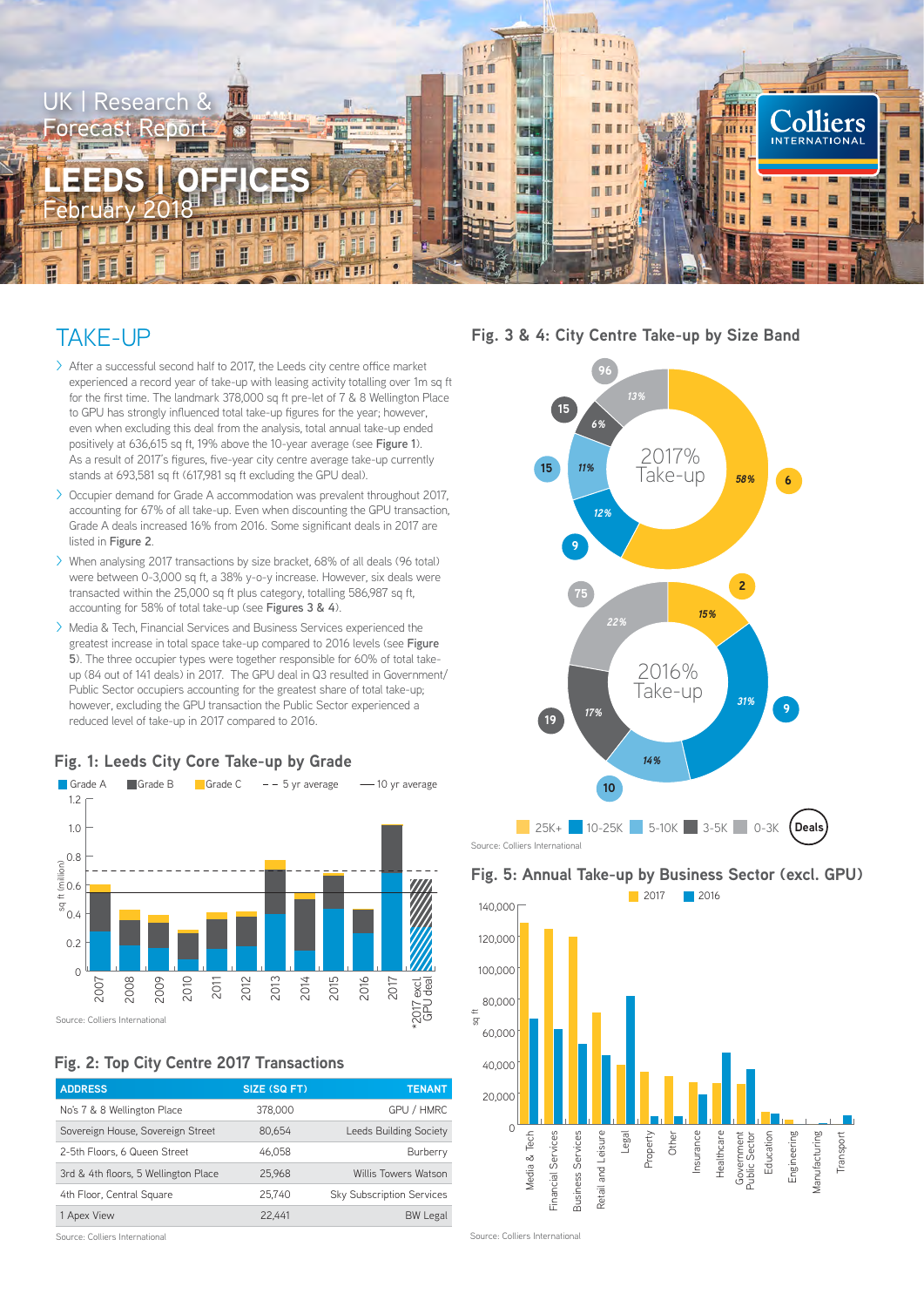# **SUPPI Y**

- > 2017 saw 235,880 sq ft of new and refurbished Grade A accommodation enter the Leeds city centre market. Completions at Platform (Bruntwood)/120,000 sq ft and 3 Wellington Street (MEPC & Hermes)/115,880 sq ft bolstered existing Grade A supply (see **Figure 6**).
- > At present, only 40,861 sq ft of new Grade A (refurbished) space is scheduled to complete in Q1 2018 at 7 Park Row (CBREGi). Excluding 7 Wellington Place, which is 100% pre-committed by GPU, only one other office scheme is currently under construction, The Majestic. The 65,000 sq ft landmark building, which is being re-developed by Leeds-based Rusbbond is not expected to complete until H2 2019 (see **Figure 7**).
- > Grade A vacancy currently sits at sub 4% of total stock. A significant level of current existing Grade A availability is known to be 'under offer' at the time of this publication. Given continuing buoyant demand for prime office accommodation within the city centre and limited supply, we expect Grade A availability to significantly reduce throughout 2018 (see **Figure 8**).
- > Longer term, key city centre development sites move closer to being realised. Vastint's Former Tetley Brewery Site, CEG:Southbank and Caddick Development's SOYO are moving forward with outline and detailed consents. The schemes will deliver large scale mixed-use development and much needed regeneration to key city centre brownfield sites.

## **RENTS**

> 2017 saw headline rents in Leeds reach a new high of £30.00 psf. With continued healthy levels of occupier demand and lack of Grade A supply going forward, we expect further upwards rental pressure to result in additional rental growth being achieved during 2019 (see **Figure 9**).

## INVESTMENT

- > Investment activity was more subdued in 2017, with £98 million transacted comprising of 17 deals. 2017 investment levels are 31% below the 10-year average, mostly due to the absence of available prime assets for purchase. In the largest deal, JP Morgan Asset Management purchased Toronto Square for £22.2 million (see **Figure 10**).
- > 2018 investment levels look set to improve on a subdued 2017 with Mayfair Capital purchasing 6 Queen Street for £37.2 million from Rockspring Property Investment Managers. Rockspring speculatively developed the 70,940 sq ft building in July 2016, securing Burberry as a tenant soon after in a landmark 46,000 sq ft letting.
- > Overseas Investors were the most active in 2017, accounting for 52% of investment volumes, which has doubled since 2016 (**Figure 11**).



### **Fig. 6: City Centre Office Completions (sq ft)**

*654,245 SQ FT OF NEW GRADE A SPACE ENTERED THE MARKET IN 2016/2017, WITH 70% OF SPACE COMMITTED TO*



Source: Colliers International

### **Fig. 7: Office Development Pipeline 2015-2019**





### **Fig. 8: Central Leeds Availability by Grade**

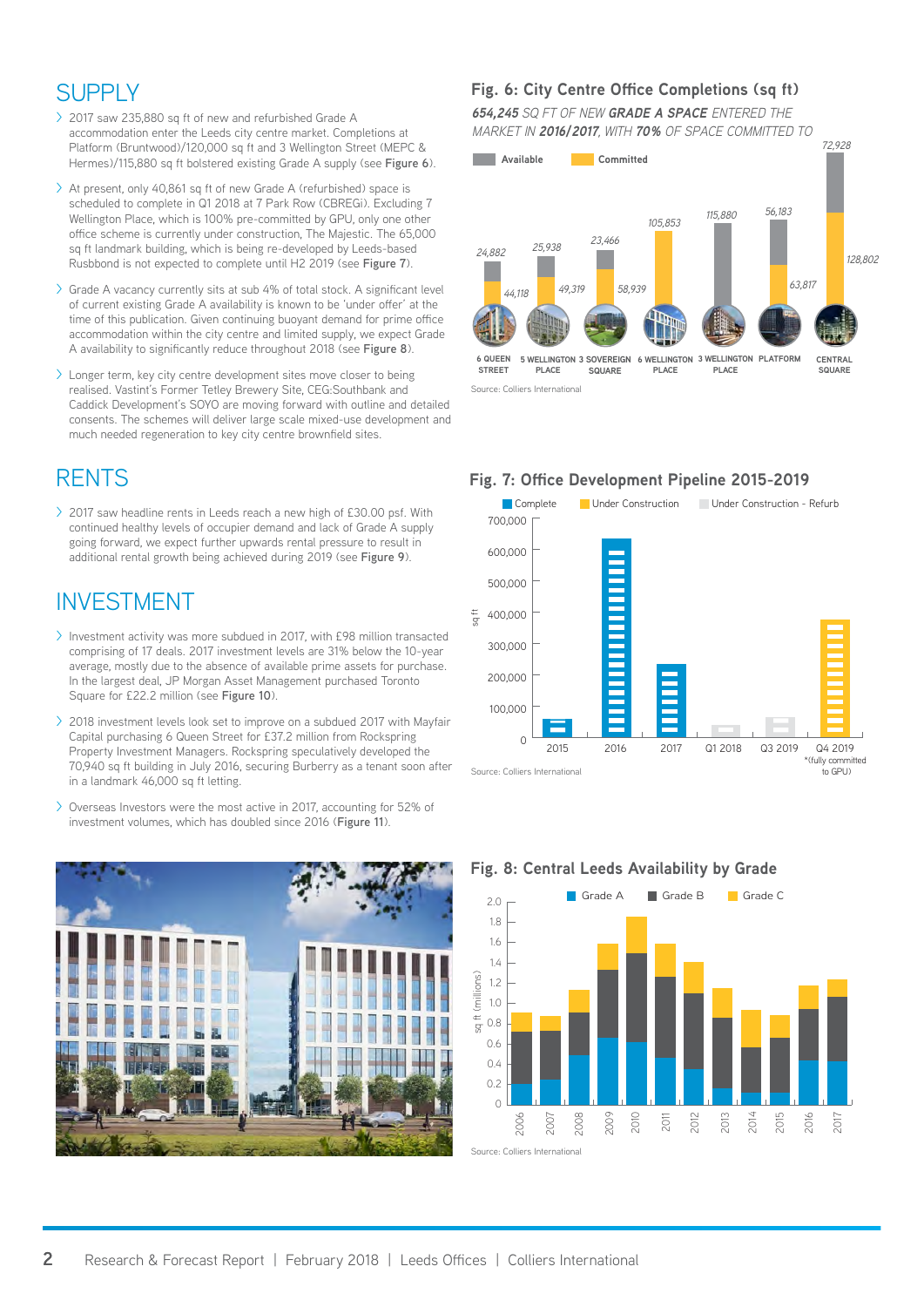# **OUTLOOK**

- > Market sentiment leading into 2018 is extremely positive with Leeds experiencing a record year of city centre take-up combined with a new headline rent of £30.00 per sq ft.
- > There remain a healthy number of live requirements within the market place, and as such we expect favourable take-up to continue into 2018 with Q1 figures expected to exceed the 5-year quarterly average.
- > The current development pipeline of new build or refurbished Grade A office accommodation during 2018 is sparse. Aside from 7 Park Row (45,000 sq ft) which is expected to complete early Q1, there are no other speculative office schemes currently due to complete during 2018.
- > Grade A availability will continue to strain under enduring demand for prime office accommodation. These favourable market conditions will trigger landlords to commit to speculative refurbishment and development of new Grade A office accommodation during H2 2018.
- > Key city centre development schemes such as Vastint's Former Tetley Brewery Site will continue to move forwards, with outline planning consents achieved in October 2017, further progress regarding detailed planning and design for Phase 1 of the site to be advanced during 2018. Other notable city centre schemes, such as CEG:Southbank and Caddick Development's SOYO, will also progress as Leeds city centre enters an exciting chapter of expansion, regeneration and development.
- > Leeds will remain attractive to both 'north-shoring' initiatives and 'footloose' occupier requirements as the cost of real estate and employment remain extremely competitive when benchmarked against other major regional cities.



**Fig. 10: Leeds Office Investment Volumes** 

Source: Property Data







Source: Colliers International

### **Fig. 9: Leeds City Centre Rents**